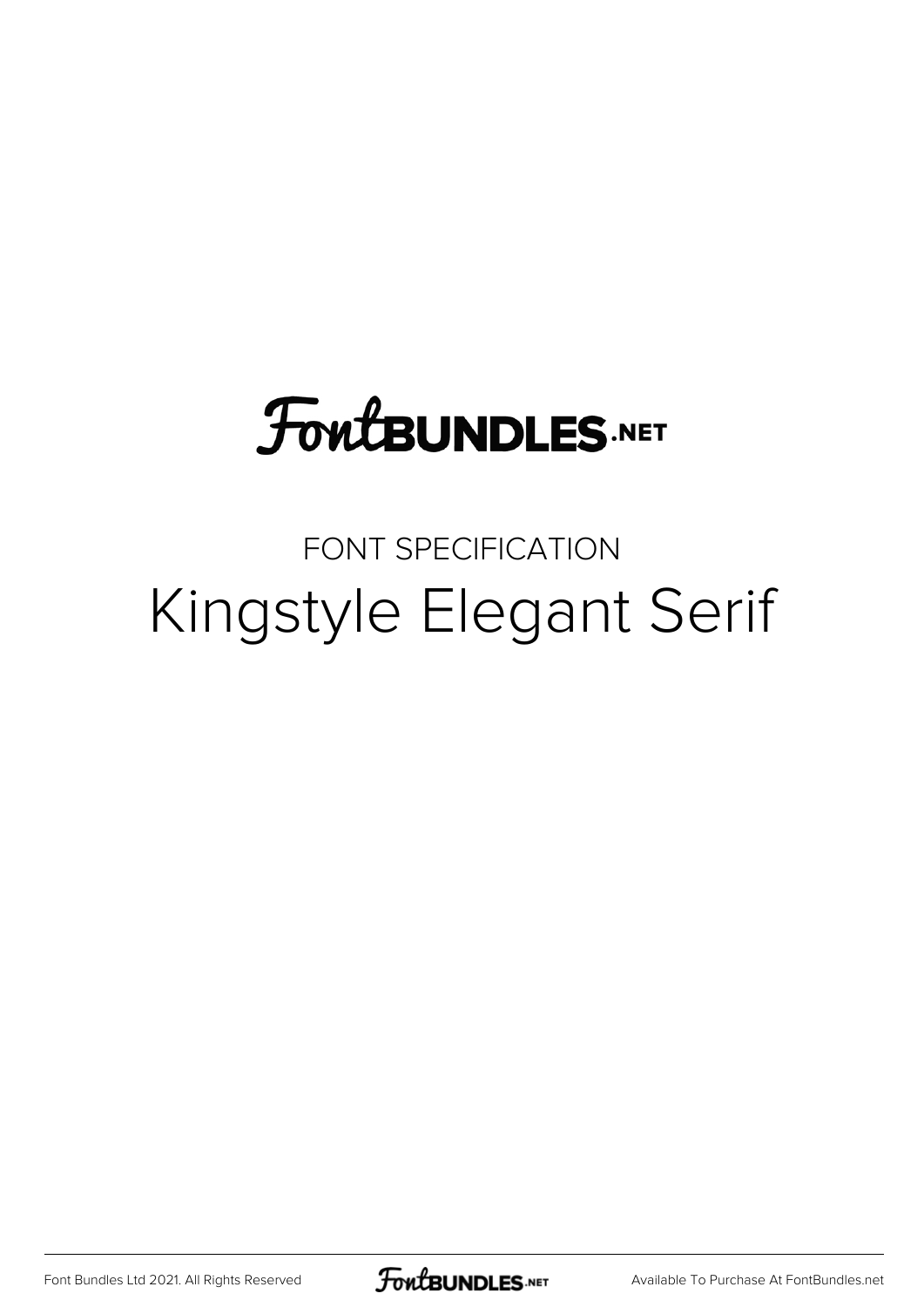Kingstyle - Regular

**Uppercase Characters** 

## ABCDEFGHIJKLMNOPQRST UVWXVZ

Lowercase Characters

## abcdefghijklmnopqrstuvw  $X \, Y \, Z$

**Numbers** 

#### 0123456789

**Punctuation and Symbols** 

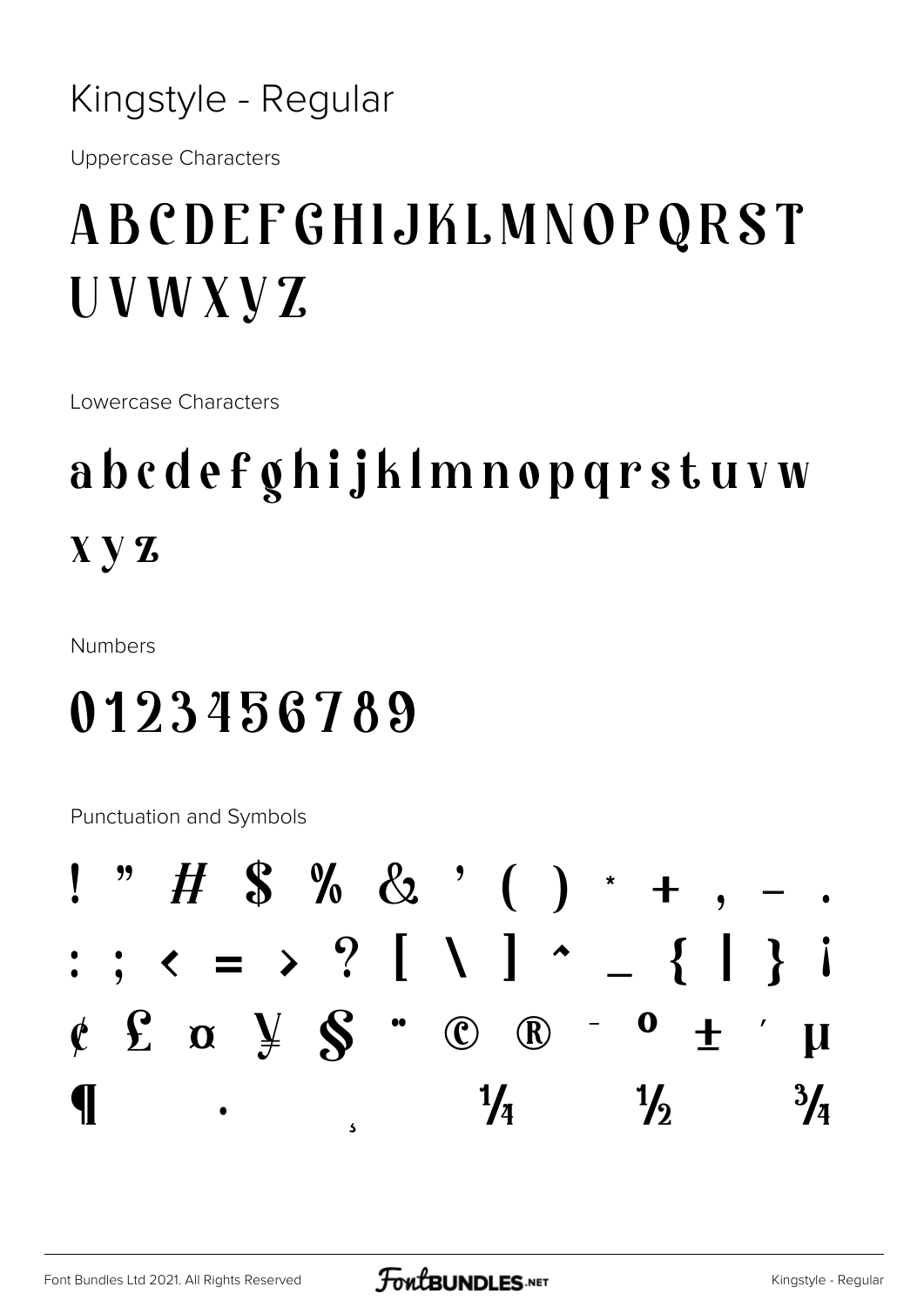All Other Glyphs

|                                        |  |  | $\dot{A}$ $\dot{A}$ $\dot{A}$ $\ddot{A}$ $\dot{A}$ $\dot{A}$ $\dot{C}$ $\dot{C}$                                                        |                      |                     |
|----------------------------------------|--|--|-----------------------------------------------------------------------------------------------------------------------------------------|----------------------|---------------------|
|                                        |  |  | É Ê Ë İ Í Ï Ñ Ò                                                                                                                         |                      |                     |
|                                        |  |  | $\begin{array}{ccccccccccccc}\n\bullet & \hat{O} & \hat{O} & \hat{O} & \times & \varnothing & \dot{U} & \dot{U} & \dot{U}\n\end{array}$ |                      |                     |
|                                        |  |  | $\ddot{U} \quad \dot{V} \quad p \quad S \quad \dot{a} \quad \dot{a} \quad \dot{a} \quad \ddot{a} \quad \ddot{a}$                        |                      |                     |
|                                        |  |  | $\dot{a}$ $\alpha$ $\dot{c}$ $\dot{e}$ $\dot{e}$ $\ddot{e}$ $\ddot{e}$ $\ddot{a}$ i                                                     |                      |                     |
| $\mathbf{i}$ $\mathbf{i}$ $\mathbf{d}$ |  |  | $\tilde{\mathbf{n}}$ $\dot{\mathbf{o}}$ $\dot{\mathbf{o}}$ $\dot{\mathbf{o}}$                                                           | $\tilde{\mathbf{0}}$ | $\ddot{\textbf{0}}$ |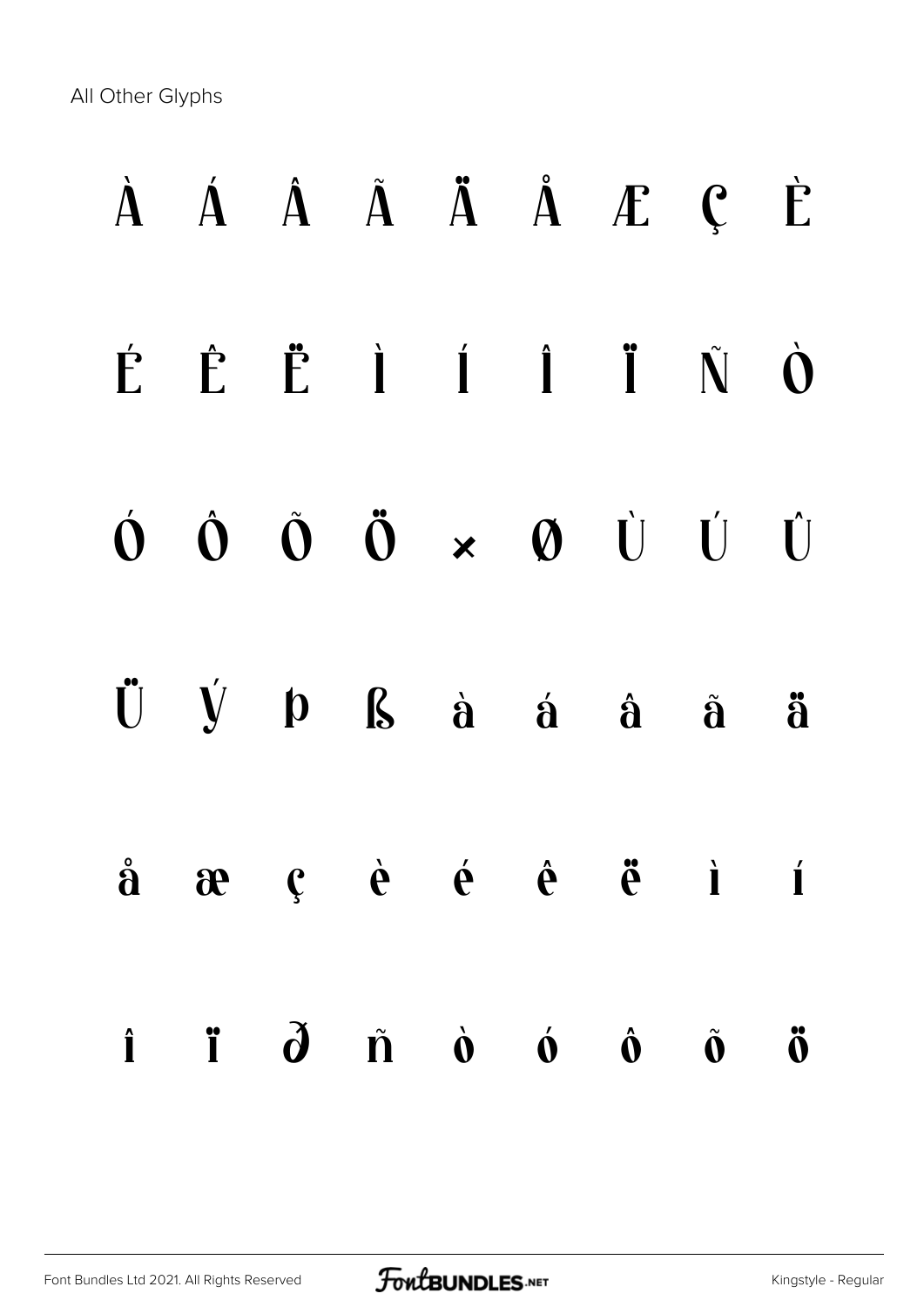|  |  |  | $\div$ $\phi$ ù ú û ü ý þ ÿ                                                                                                                                                                                                                                                                                |  |
|--|--|--|------------------------------------------------------------------------------------------------------------------------------------------------------------------------------------------------------------------------------------------------------------------------------------------------------------|--|
|  |  |  | $\bar{A}$ $\bar{a}$ $\ddot{A}$ $\ddot{a}$ $A$ $\dot{a}$ $\dot{C}$ $\dot{C}$                                                                                                                                                                                                                                |  |
|  |  |  | $\dot{q}$ $\dot{q}$ $\dot{q}$ $\dot{q}$ $\dot{q}$ $\dot{q}$ $\dot{q}$ $\dot{r}$ $\dot{r}$ $\dot{r}$                                                                                                                                                                                                        |  |
|  |  |  | $\check{E}$ $\check{e}$ $\check{E}$ $\check{e}$ $\check{E}$ $e$ $\check{E}$ $\check{e}$ $\check{G}$                                                                                                                                                                                                        |  |
|  |  |  | $\dot{\mathfrak{g}}$ $\ddot{\mathfrak{G}}$ $\ddot{\mathfrak{g}}$ $\dot{\mathfrak{G}}$ $\dot{\mathfrak{g}}$ $\ddot{\mathfrak{g}}$ $\dot{\mathfrak{h}}$ $\dot{\mathfrak{h}}$                                                                                                                                 |  |
|  |  |  | $\begin{array}{ccccccccccccccccc} \tilde{\textbf{I}} & \tilde{\textbf{I}} & \tilde{\textbf{I}} & \tilde{\textbf{I}} & \tilde{\textbf{I}} & \tilde{\textbf{I}} & \tilde{\textbf{I}} & \tilde{\textbf{I}} & \tilde{\textbf{I}} & \tilde{\textbf{I}} & \tilde{\textbf{I}} & \tilde{\textbf{I}} & \end{array}$ |  |
|  |  |  | $\hat{J}$ $\hat{j}$ $\hat{k}$ $\hat{k}$ $\hat{i}$ $\hat{j}$ $\hat{j}$ $\hat{k}$                                                                                                                                                                                                                            |  |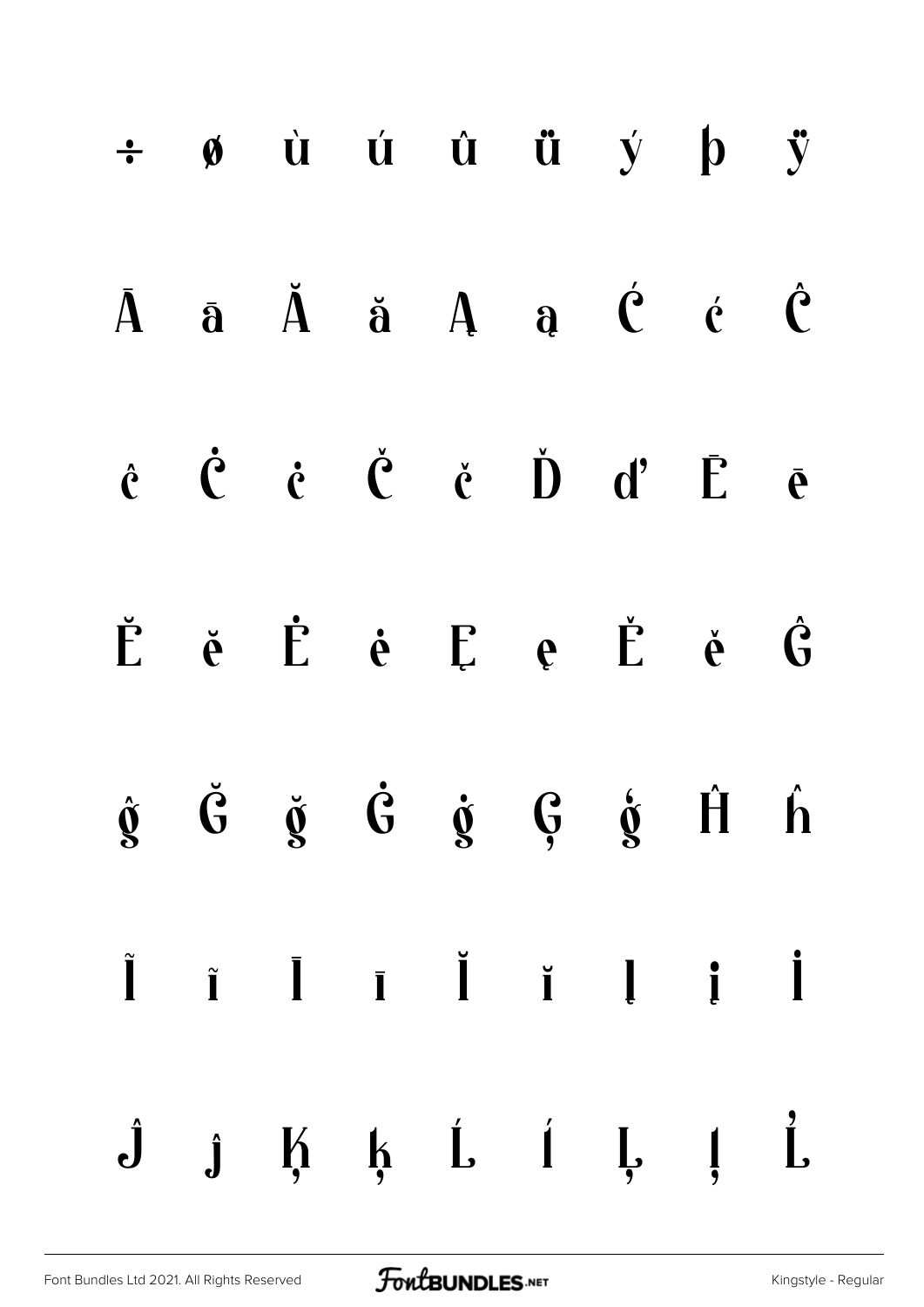|  |  | $l'$ $L$ $l$ $L$ $f$ $\acute{N}$ $n$ $N$ $n$                                                                                                                                                                            |  |  |
|--|--|-------------------------------------------------------------------------------------------------------------------------------------------------------------------------------------------------------------------------|--|--|
|  |  | $\dot{N}$ $\dot{n}$ $\dot{D}$ $\dot{O}$ $\dot{O}$ $\dot{O}$ $\ddot{O}$ $\ddot{O}$                                                                                                                                       |  |  |
|  |  | ŒœŔŕŖŗŘř <b>Ś</b>                                                                                                                                                                                                       |  |  |
|  |  | $\dot{s}$ $\dot{s}$ $\dot{s}$ $\dot{s}$ $\dot{s}$ $\dot{s}$ $\ddot{r}$ $\dot{t}$                                                                                                                                        |  |  |
|  |  | Ť ť Ũ ũ Ū ū Ŭ ŭ Ů                                                                                                                                                                                                       |  |  |
|  |  | $\mathring{\mathbf{u}}$ $\mathring{\mathbf{U}}$ $\mathring{\mathbf{u}}$ $\mathring{\mathbf{U}}$ $\mathring{\mathbf{u}}$ $\mathring{\mathbf{W}}$ $\mathring{\mathbf{w}}$ $\mathring{\mathbf{v}}$ $\mathring{\mathbf{y}}$ |  |  |
|  |  | $\ddot{y}$ $\dot{z}$ $\dot{z}$ $\ddot{z}$ $\ddot{z}$ $\ddot{z}$ $\ddot{z}$ $\ddot{z}$                                                                                                                                   |  |  |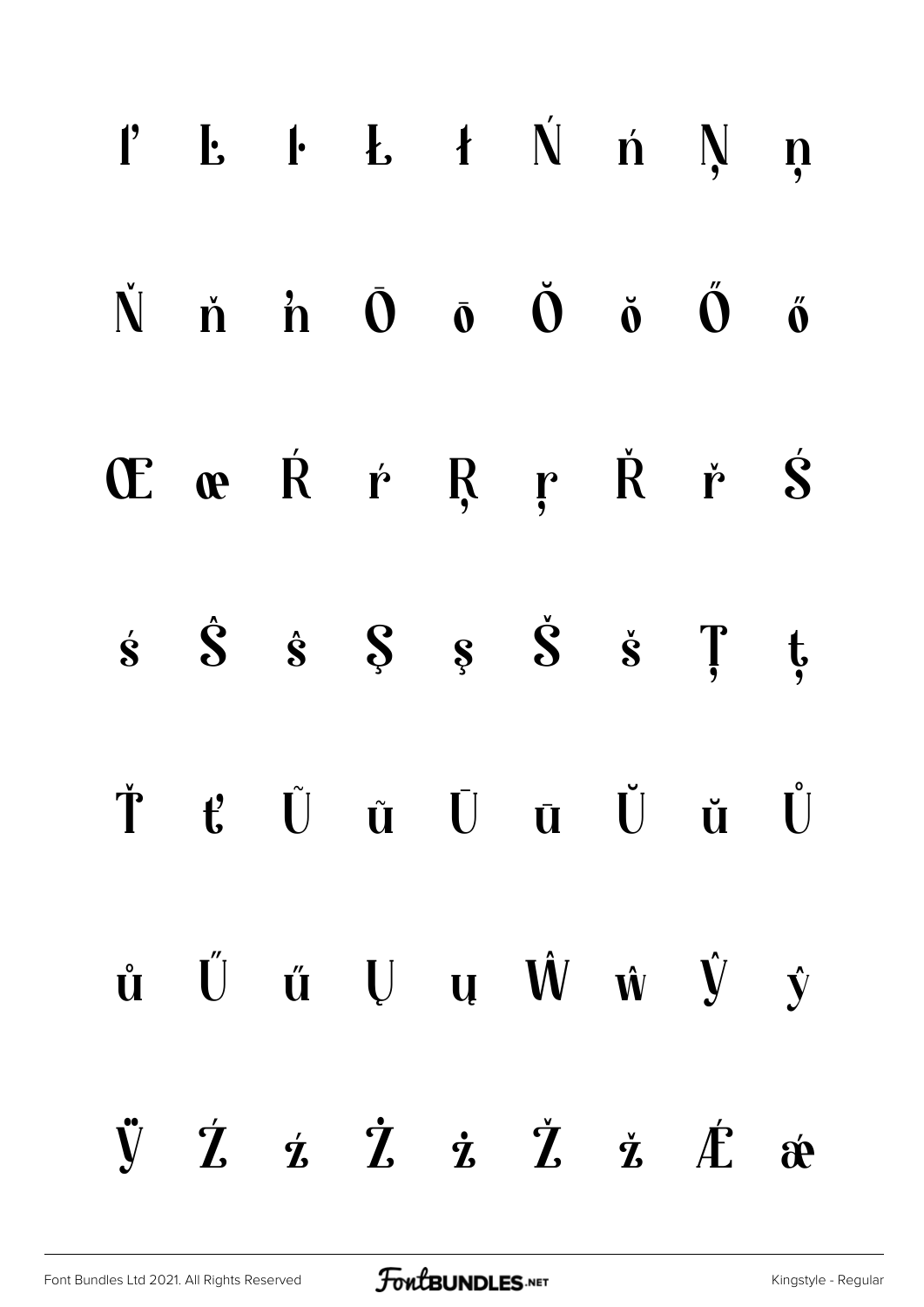